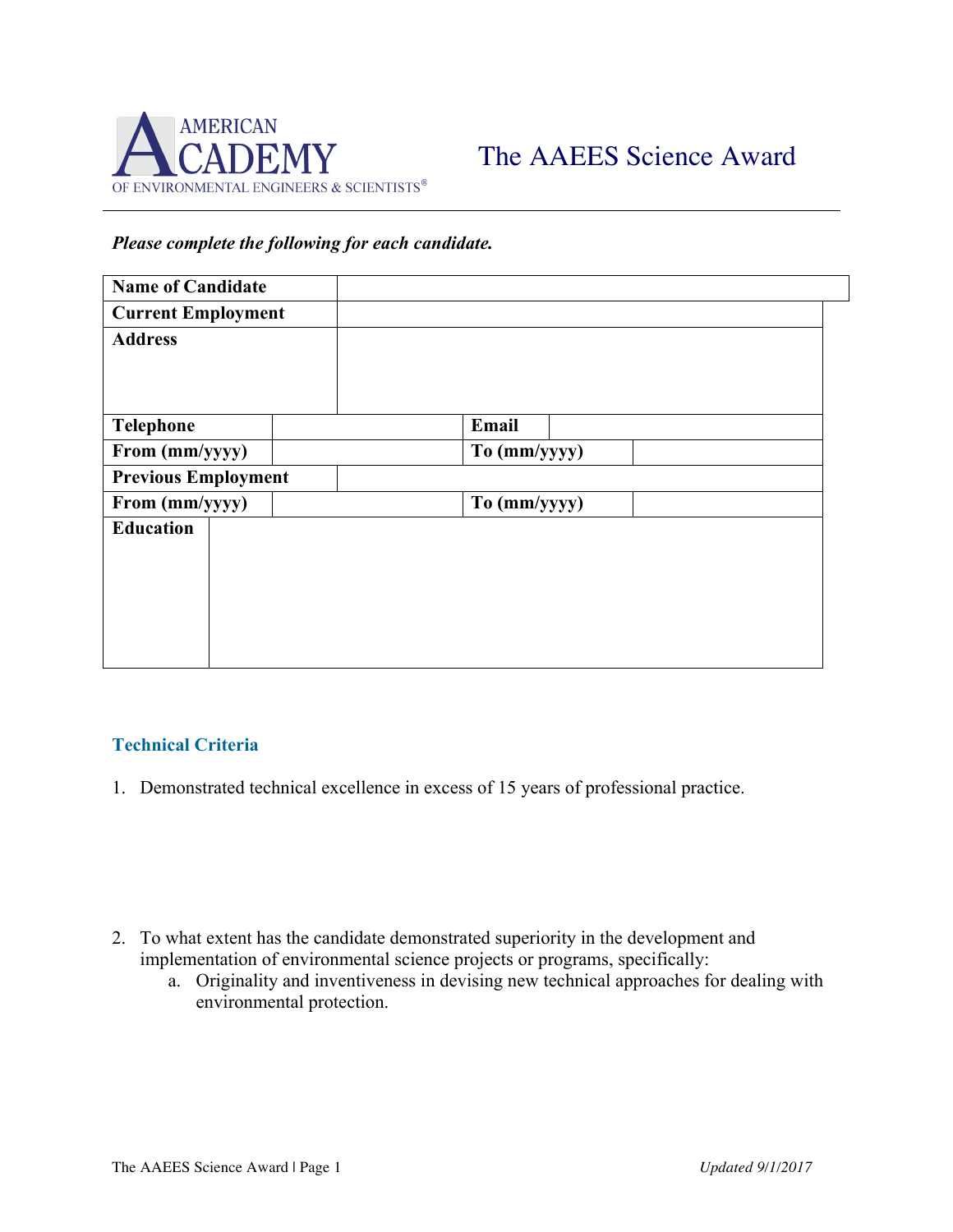b. Environmental management and control projects.

c. Environmental analysis and monitoring.

d. Peer reviewed body of works (technical manuals, books, journal articles, etc.) in an environmental science field.

e. Creation and establishment of environmental science educational (academic and postgraduate) programs for professionals and others working in the field.

## **Administrative and Public Service**

1. Describe and substantiate the candidate's demonstrated administrative excellence in excess of 15 years of professional practice.

2. To what extent has the candidate demonstrated recognized superiority in the management of environmental science programs and projects, specifically: